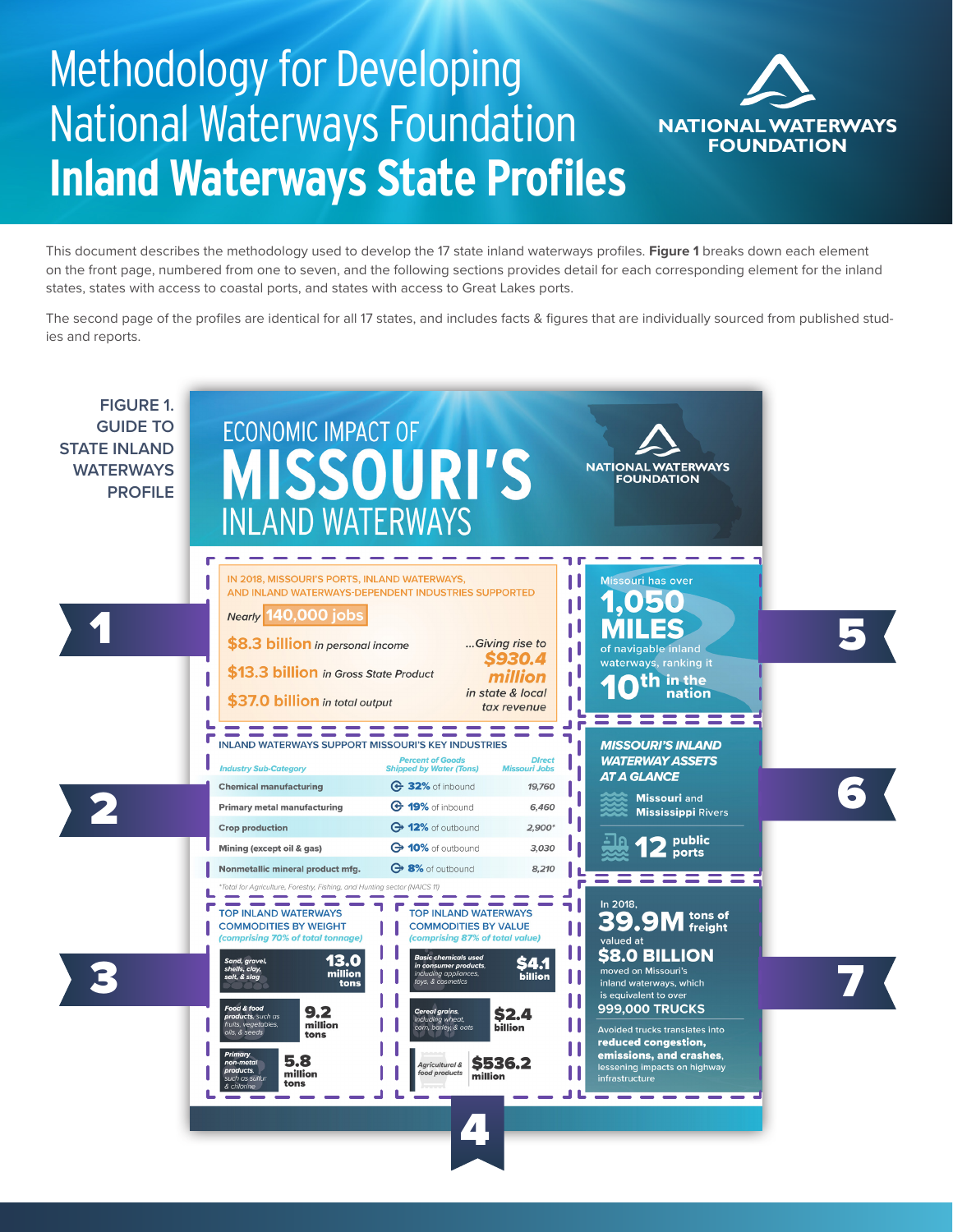## METHODOLOGY FOR INLAND STATES: **ARKANSAS, IOWA, KENTUCKY, MISSOURI, OKLAHOMA, TENNESSEE, AND WEST VIRGINIA**

- 1. Economic Impact: The economic impact assessment estimates how much each state's inland waterways, ports, and inland waterways-dependent industries (described in Item #2) contributed to that state's economy in 2018 in terms in jobs, personal income, Gross State Output, total output, and state & local tax revenue. This was done via the following steps:
	- a. Estimate the number of jobs and annual wages for the state's **inland waterways-dependent industries** using U.S. Bureau of Labor Statistics (BLS) Quarterly Census of Employment and Wages data for 2018;
	- b. Estimate the number of jobs and annual wages for the state's **ports and waterway sectors** using BLS data; and
	- c. Input the employment and wages data derived from steps 1.a. and 1.b. into the IMPLAN economic model to calculate the total economic impacts in terms of in jobs, personal income, Gross State Output, total output, and state & local tax revenue.
- 2. Inland Waterways-Dependent Industries: Inland waterways-dependent industries are defined as those that ship a high proportion of inputs and outputs via water as opposed to truck, rail, and air modes. These industries were selected using the Federal Highway Administration (FHWA) Freight Analysis Framework (FAF)<sup>1</sup> 2018 data, which provides estimates for tonnage and value by regions of origin and destination, commodity type, and mode. Using this data, we calculated the mode share of waterborne traffic in each state. Then, we used a crosswalk (developed by CS) to convert tonnage by commodity to tonnage by industry, which is reported using North American Industry Classification System (NAICS)<sup>2</sup> codes.

Industries with relatively high modal share are classified as inland waterways-dependent industries. Industries are shown at the 3-digit NAICS level and include the proportion of inbound/outbound waterborne tonnage and number of state jobs.

- 3. Top Commodities by Weight: The top waterways commodities by weight were determined using the U.S. Army Corps of Engineers (USACE) Waterborne Commerce Statistics Center state-to-state commodity movements data for 2018. This dataset provides waterways tonnage estimates by origin/destination and commodity group. The state profiles feature the top 3 commodities by weight.
- 4. Top Commodities by Value: Because the USACE does not provide value estimates, the top waterways commodities by value were determined using the FAF data. The state profiles feature the top 3 commodities by value for 2018.
- **5. Waterways Mileage:** Mileage and national ranking were determined by reviewing USACE summary data<sup>3</sup> and individual state DOT published plans, reports, and/or studies.
- 6. Waterways Assets: The assets were identified via the previous U.S. Chamber of Commerce waterways profiles, and verified by individual state DOT published plans, reports, and/or studies.
- 7. Total Waterborne Tonnage & Value: The total tonnage was determined using the process described in Item #3, and the total value was determined using the process described in Item #4. The number of trucks was calculated by assuming the maximum gross vehicle weight for the Interstate Highway System as determined by U.S. DOT, which is 80,000 pounds (or 40 tons) per truck.<sup>4</sup>

More information about FAF is available here: https://ops.fhwa.dot.gov/freight/freight\_analysis/faf/

<sup>2</sup> More information about NAICS codes is available here: https://www.census.gov/smallbusiness/html/naics.html

<sup>3</sup> Available via the U.S. Bureau of Transportation Statistics website: https://www.bts.gov/content/inland-waterway-mileage

https://ops.fhwa.dot.gov/freight/sw/overview/index.htm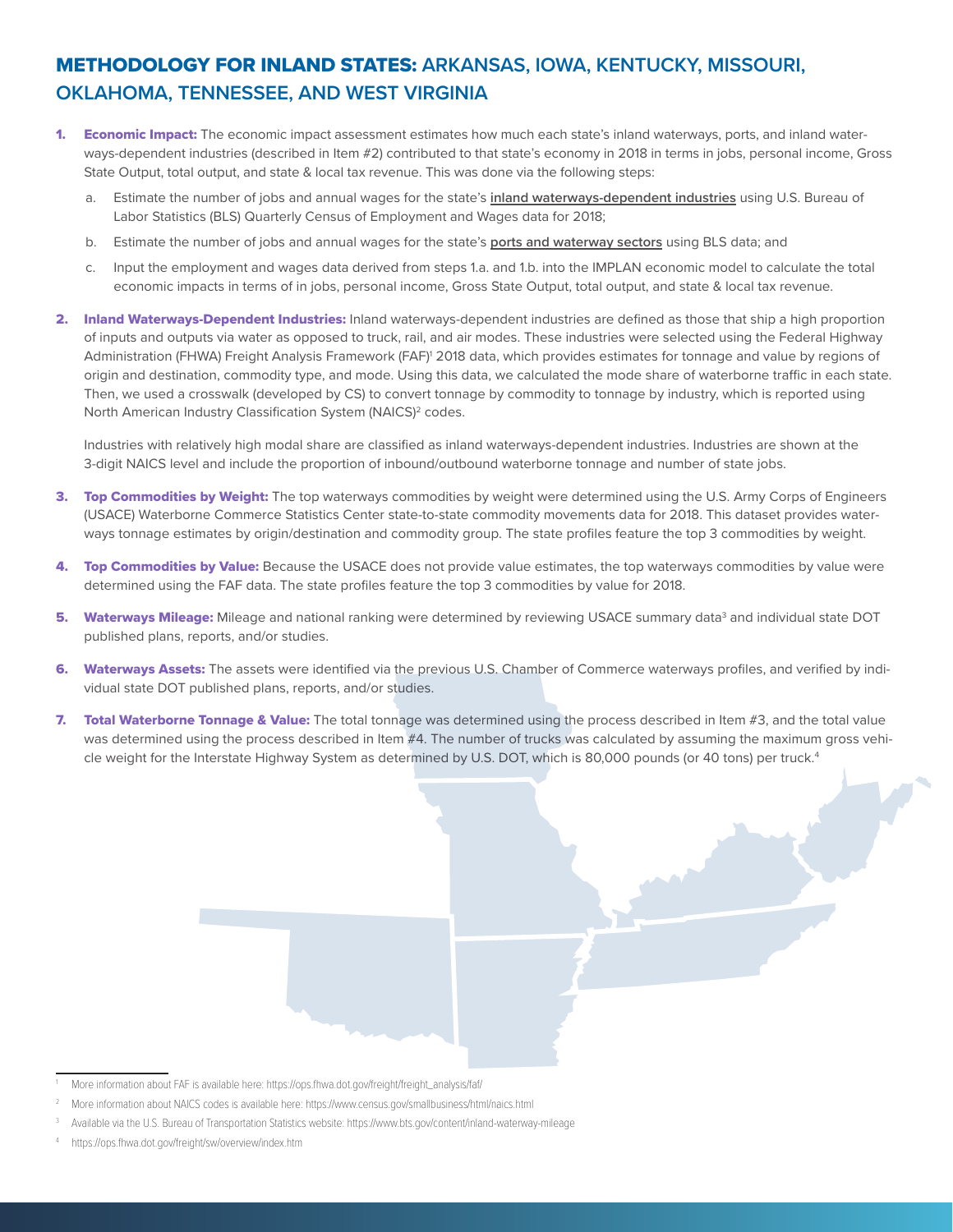## METHODOLOGY FOR COASTAL STATES: **ALABAMA, LOUISIANA, MISSISSIPPI, AND TEXAS**

- 1. Economic Impact: Estimates how much each state's inland waterways, ports, and inland waterways-dependent industries (described in Item #2) contributed to that state's economy in 2018 in terms in jobs, personal income, Gross State Output, total output, and state & local tax revenue. This was done via the following steps:
	- a. Estimate the number of jobs and annual wages for the state's **inland waterways-dependent industries** using BLS Quarterly Census of Employment and Wages data for 2018, adjusted by the total percentage of people residing in inland vs. coastal counties (see breakdown in Item #2) as determined by U.S. Census county-level population estimates;
	- b. Estimate the number of jobs and annual wages for the state's **ports and waterway sectors** using BLS data, adjusted by the total percentage of people residing in inland vs. coastal counties (see breakdown in Item #2); and
	- c. Input the employment and wages data derived from steps 1.a. and 1.b. into the IMPLAN economic model to calculate the total economic impacts in terms of in jobs, personal income, Gross State Output, total output, and state & local tax revenue.
- 2. Inland Waterways-Dependent Industries: Inland waterways-dependent industries are defined as those that ship a high proportion of inputs and outputs via water as opposed to truck, rail, and air modes. These industries were selected using the FAF 2018 data, which provides estimates for tonnage and value by regions of origin and destination, commodity type, and mode. For each state, we removed any FAF Zone from the analysis that included coastal ports, detailed as follows:
	- a. Alabama excludes Mobile FAF Zone.<sup>5</sup>
	- b. Louisiana excludes New Orleans and Lake Charles FAF Zones.<sup>6</sup>
	- c. Texas excludes Houston, Corpus Christi, and Beaumont FAF Zones.<sup>7</sup>
	- d. Mississippi only one FAF Zone exists for this state so it is not possible to further refine.<sup>8</sup>

Using this data, we calculated the mode share of waterborne traffic in each state. Then, we used a crosswalk to convert tonnage by commodity to tonnage by industry, reported using NAICS codes.

Industries with relatively high modal share are classified as inland waterways-dependent industries. Industries are shown at the 3-digit NAICS level and include the proportion of inbound/outbound waterborne tonnage and number of state jobs.

- 3. Top Commodities by Weight: The top waterways commodities by weight were determined using data requested directly from the USACE. This dataset provided waterways tonnage estimates by origin/destination, commodity group, and traffic type, which identifies whether the tonnage flowed to/from ports on the inland waterways, coastal waterways, or the Great Lakes (as applicable). This assessment included inland waterways (known as "internal") flows only. The state profiles feature the top 3 commodities by weight for 2018.
- 4. Top Commodities by Value: The top waterways commodities by value were determined using the FAF data. The profiles feature the top 3 commodities by value for 2018.
- 5. Waterways Mileage: Mileage and national ranking were determined by reviewing USACE summary data and individual state DOT published plans, reports, and/or studies.
- 6. Waterways Assets: The assets were identified via the previous U.S. Chamber of Commerce waterways profiles, and verified by individual state DOT published plans, reports, and/or studies.
- 7. Total Waterborne Tonnage & Value: The total tonnage was determined using the process described in Item #3, and the total value was determined using the process described in Item #4. The number of trucks was calculated by assuming the maximum gross vehicle weight for the Interstate Highway System as determined by U.S. DOT (80,000 pounds per truck).

<sup>5</sup> Alabama counties removed include: Baldwin and Mobile.

<sup>6</sup> Louisiana parishes removed include: Calcasieu, Cameron, Jefferson, Orleans, Plaquemines, St. Bernard, St. Charles, St. James, St. John the Baptist, St. Tammany, Tangipahoa, and Washington.

Texas counties removed: Aransas, Austin, Brazoria, Chambers, Fort Bend, Galveston, Hardin, Harris, Jefferson, Jim Wells, Kenedy, Kleberg, Liberty, Matagorda, Montgomery, Newton, Nueces, Orange, San Patricio, Trinity, Walker, Waller, Washington, and Wharton.

<sup>8</sup> For the purpose of estimating employment and wages for the inland waterways-dependent industries, the following Mississippi counties were excluded from the analysis of the U.S. Census CBP data: Marion, Lamar, Forrest, Perry, Greene, Pearl River, Stone, George, Hancock, Harrison, and Jackson.